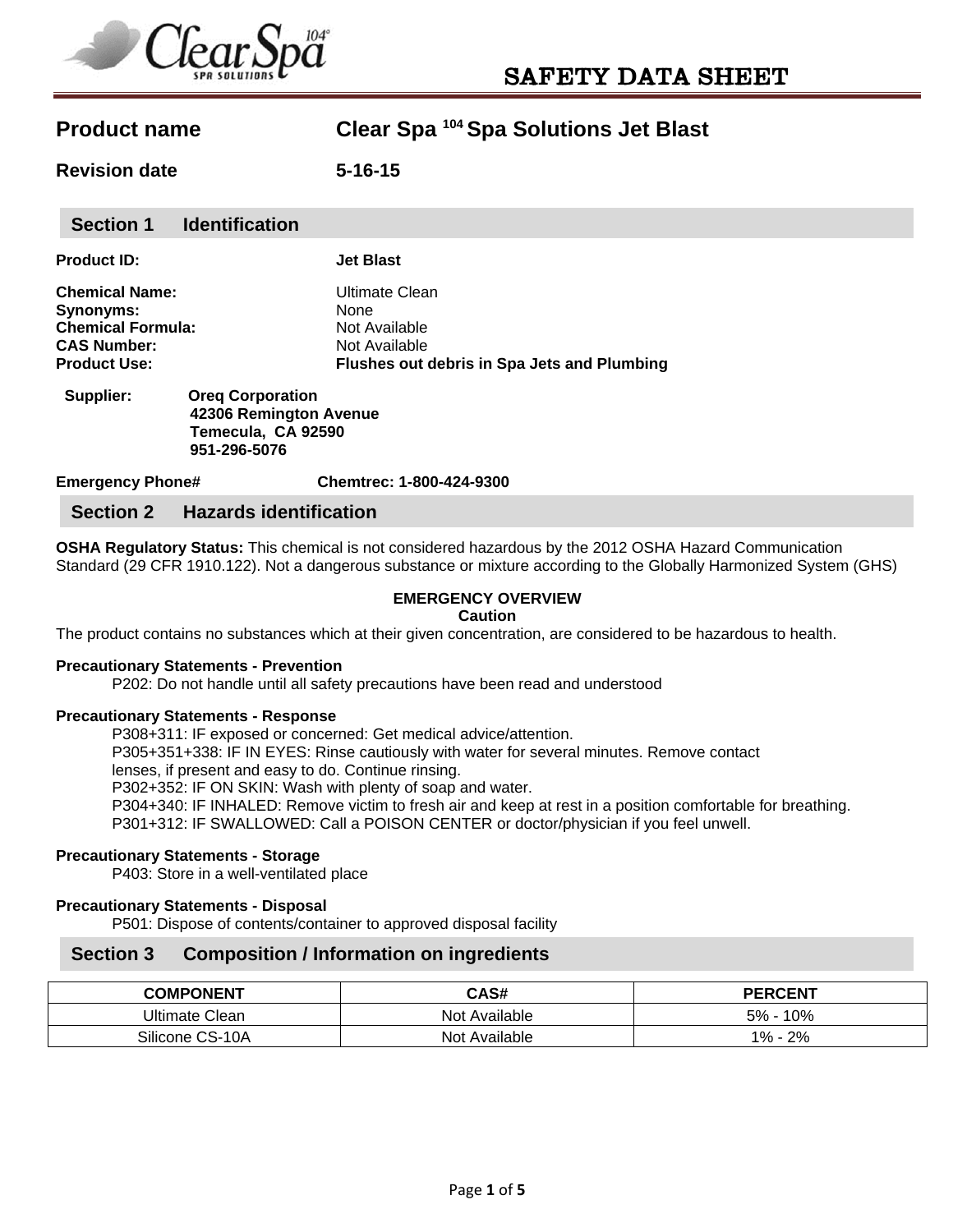

**Revision date 5-16-15**

| <b>Section 4</b>       | <b>First - aid measures</b>                                                                                          |
|------------------------|----------------------------------------------------------------------------------------------------------------------|
| <b>General Advice:</b> | Show this safety data sheet to the doctor in attendance.                                                             |
| <b>Eye Contact:</b>    | Wash with water for 15 minutes. See physician if irritation persists.                                                |
| <b>Skin Contact:</b>   | Flush with water for 15 minutes. Remove and wash contaminated clothing. If symptoms<br>persist, call a physician.    |
| Inhalation:            | Remove to fresh air.                                                                                                 |
| Ingestion:             | Drink large amounts of water to dilute. Call a physician. Do not induce vomiting except on advice<br>of a physician. |

### **Most important symptoms/effects, acute and delayed:**

The most important known symptoms and effects are described in the labeling in section 2 and/or in section 11.

**Notes to Physician:** Treat symptomatically.

# **Section 5 Fire - fighting measures**

| <b>Suitable Extinguishing Media:</b>                                                                         | Use extinguishing measures that are appropriate to local circumstances<br>and the surrounding environment.<br>CAUTION: Use of water spray when fighting fire may be inefficient. |
|--------------------------------------------------------------------------------------------------------------|----------------------------------------------------------------------------------------------------------------------------------------------------------------------------------|
| Specific hazards arising from the chemical: No information available.                                        |                                                                                                                                                                                  |
| <b>Explosion Data</b><br><b>Sensitivity to Mechanical Impact:</b><br><b>Sensitivity to Static Discharge:</b> | None.<br>None.                                                                                                                                                                   |
| <b>Protective Equipment and</b><br><b>Precautions for Firefighters:</b>                                      | As in any fire, wear self-contained breathing apparatus pressure-demand,<br>MSHA/NIOSH (approved or equivalent) and full protective gear.                                        |
| Accidental release measures<br><b>Section 6</b>                                                              |                                                                                                                                                                                  |

| <b>Personal Precautions:</b>      | Avoid contact with the skin and the eyes. Use personal protective equipment.<br>Ensure adequate ventilation.                                          |
|-----------------------------------|-------------------------------------------------------------------------------------------------------------------------------------------------------|
| <b>Environmental Precautions:</b> | No special environmental precautions required. Beware of vapors accumulating to<br>form explosive concentrations. Vapors can accumulate in low areas. |
| <b>Methods for Containment:</b>   | Prevent further leakage or spillage if safe to do so.                                                                                                 |
| <b>Methods for Cleaning Up:</b>   | Mop up & flush to sanitary sewer with plenty of water. Floors may be slippery.<br>Use care to avoid falls.                                            |

# **Section 7 Handling and storage**

**Advice On Safe Handling:** Use good personal hygiene practices. Wash hands before eating, drinking, smoking, or using toilet facilities. Wash thoroughly after work using soap and water. Do not eat, drink or smoke when using this product.

| <b>Technical Measures/</b><br><b>Storage Conditions:</b> | Keep tightly closed in a dry and cool place. Keep out of the reach of children. |
|----------------------------------------------------------|---------------------------------------------------------------------------------|
| Incompatible Products:                                   | None known based on information supplied.                                       |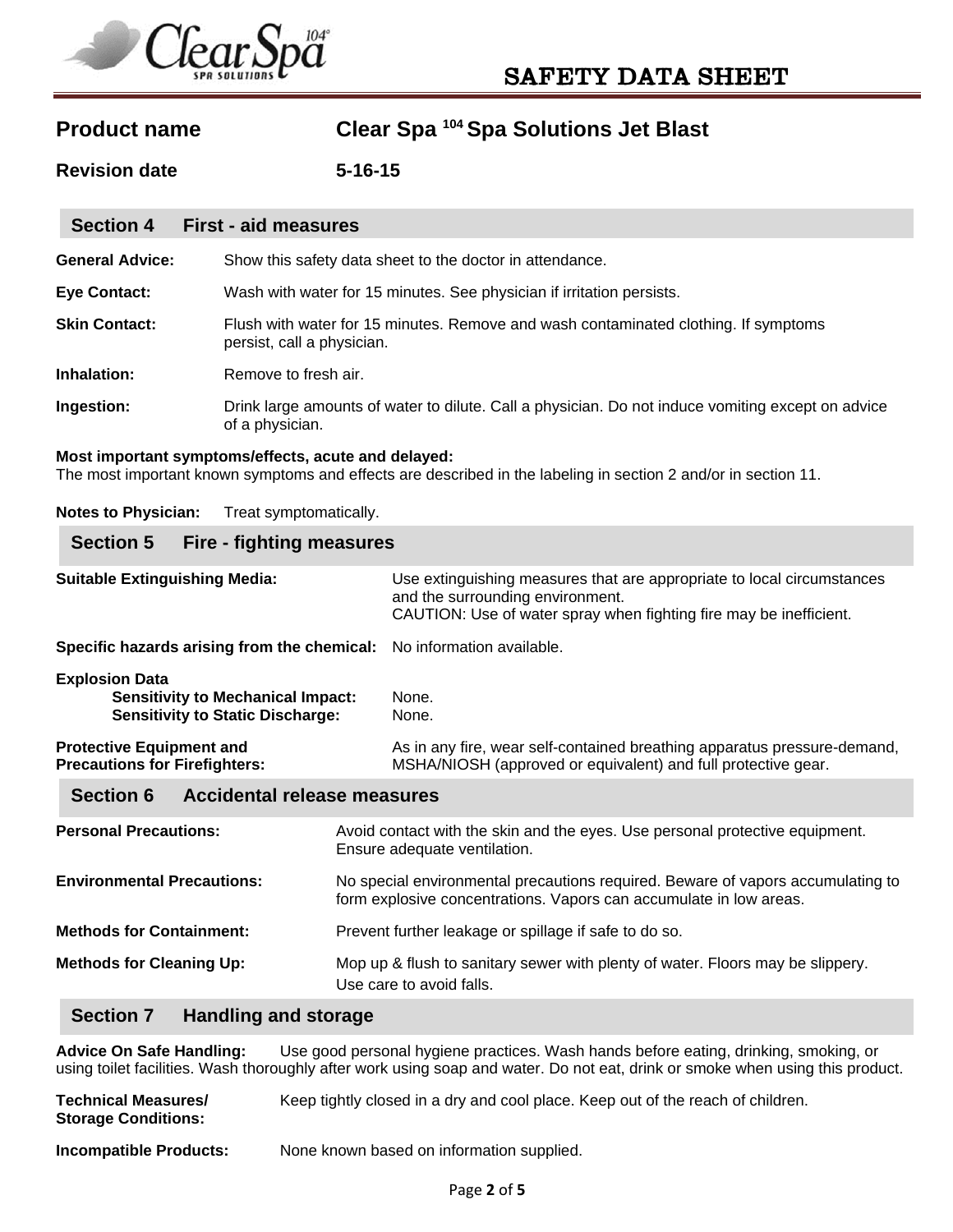

**Revision date 5-16-15**

| <b>Section 8</b><br><b>Exposure controls / personal protection</b>  |                                                                                                                                                                                                                                                                                                                                  |  |  |
|---------------------------------------------------------------------|----------------------------------------------------------------------------------------------------------------------------------------------------------------------------------------------------------------------------------------------------------------------------------------------------------------------------------|--|--|
| <b>Exposure Guidelines:</b><br><b>Engineering Measures:</b>         | Review Section 3 & 4 for Exposure Guidelines.<br>None under normal use conditions.                                                                                                                                                                                                                                               |  |  |
| <b>Personal Protective Equipment</b><br><b>Eye/Face Protection:</b> | Splash-proof chemical goggles or face shield.                                                                                                                                                                                                                                                                                    |  |  |
| <b>Skin and Body Protection:</b>                                    | Rubber gloves.                                                                                                                                                                                                                                                                                                                   |  |  |
| <b>Respiratory Protection:</b>                                      | If exposure limits are exceeded or irritation is experienced, NIOSH/MSHA approved<br>respiratory protection should be worn. Positive-pressure supplied air respirators<br>may be required for high airborne contaminant concentrations. Respiratory<br>protection must be provided in accordance with current local regulations. |  |  |
| <b>Hygiene Measures:</b>                                            | Wash hands before breaks and immediately after handling the product. Do not eat,<br>drink or smoke when using this product.                                                                                                                                                                                                      |  |  |

# **Section 9 Physical and chemical properties**

| Appearance:                                     | <b>Blue Translucent Liquid</b>           |
|-------------------------------------------------|------------------------------------------|
| Odor:                                           | Lemon                                    |
| <b>Odor Threshold:</b>                          | Not available.                           |
| pH:                                             | 10                                       |
| <b>Boiling Point/Boiling Range:</b>             | 100°C (212°F)                            |
| <b>Melting Point/Freezing Point:</b>            | Not available.                           |
| <b>Flash Point:</b>                             | Not available.                           |
| <b>Evaporation Rate:</b>                        | Similar to water.                        |
| <b>Flammability Limits in Air:</b>              | Upper Flammability Limit: Not available. |
|                                                 | Lower Flammability Limit: Not available. |
| <b>Specific Gravity:</b>                        | $1.007 + - 0.005$                        |
| <b>Vapor Pressure:</b>                          | Not available.                           |
| <b>Vapor Density:</b>                           | Not available.                           |
| <b>Water Solubility:</b>                        | Completely soluble.                      |
| <b>Solubility in Other Solvents:</b>            | Not available.                           |
| <b>Partition Coefficient (n-octanol/water):</b> | Not available.                           |
| <b>Autoignition Temperature:</b>                | Not available.                           |
| <b>Decomposition Temperature:</b>               | Not available.                           |
| <b>Viscosity, kinematic:</b>                    | Not available.                           |
| Viscosity, dynamic:                             | Not available.                           |
| <b>Explosive Properties:</b>                    | Not available.                           |
| <b>Oxidizing Properties:</b>                    | Not available.                           |

# **Section 10 Stability and reactivity**

| <b>Chemical Stability:</b>                 | Stable under recommended storage conditions.                                |
|--------------------------------------------|-----------------------------------------------------------------------------|
| <b>Possibility of Hazardous Reactions:</b> | None under normal processing.                                               |
| <b>Conditions to Avoid:</b>                | Extremes of temperature and direct sunlight.                                |
| <b>Incompatible Materials:</b>             | None known based on information supplied.                                   |
|                                            | Hazardous Decomposition Products: None known based on information supplied. |

# **Section 11 Toxicological information**

**Likely Routes of Exposure Product Information:** Product does not present an acute toxicity hazard based on known or supplied information.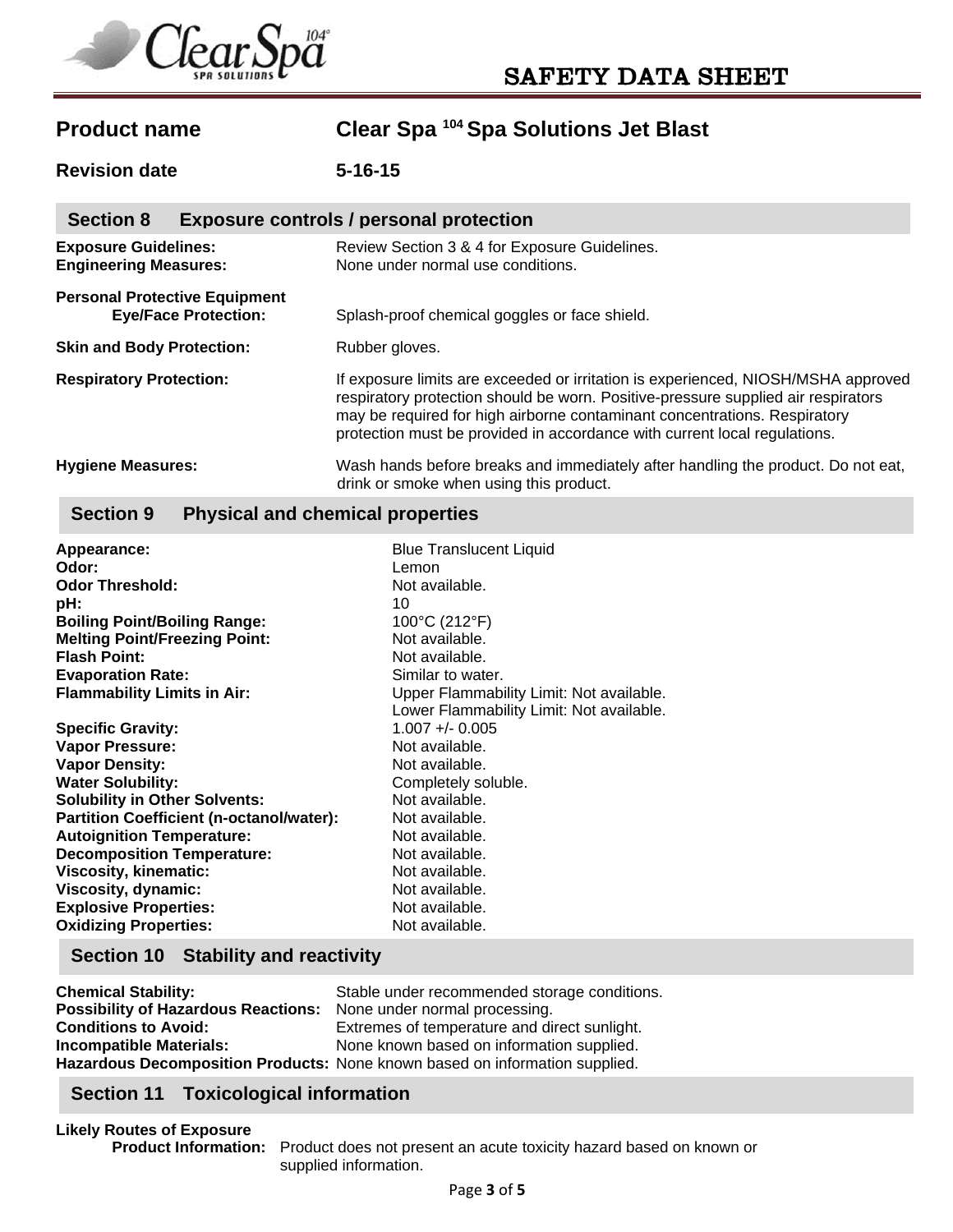

**Revision date 5-16-15**

# **Inhalation:** Not an expected route of exposure. **Eye Contact: I**rritating to eyes. **Skin Contact: Prolonged contact may cause redness and irritation. Repeated or prolonged skin** contact may cause allergic reactions with susceptible persons. **Ingestion: Ingestion may cause gastrointestinal irritation, nausea, vomiting and diarrhea. Section 11 Toxicological information (Continued)**

| <b>Chemical Name</b>    | Oral LD50                 | Dermal LD50              | <b>LC50 Inhalation</b> |
|-------------------------|---------------------------|--------------------------|------------------------|
| <b>Tetrasodium EDTA</b> | $= 1658$ mg/kg (Rat) = 10 | $\overline{\phantom{0}}$ |                        |
| 64-02-8                 | g/kg (Rat)                |                          |                        |

### **Information on Toxicological Effects**

**Symptoms:** No information available.

**Delayed and immediate effects as well as chronic effects from short and long-term exposure** 

| <b>Sensitization:</b>         | No information available.                                          |
|-------------------------------|--------------------------------------------------------------------|
| <b>Mutagenic effects:</b>     | No information available.                                          |
| Carcinogenicity:              | No information available.                                          |
| <b>Reproductive toxicity:</b> | No information available.                                          |
| STOT - single exposure:       | No information available.                                          |
| STOT - repeated exposure:     | No information available.                                          |
| <b>Chronic Toxicity:</b>      | No known chronic effects of components present at greater than 1%. |
| <b>Aspiration hazard:</b>     | No information available.                                          |

# **Section 12 Ecological information**

| <b>Chemical Name</b> | Algae/aquatic plants   | Fish                     | <b>Crustacea</b> |
|----------------------|------------------------|--------------------------|------------------|
| Tetrasodium EDTA     | 1.01: 72 h Desmodesmus | 41: 96 h Lepomis         |                  |
| 64-02-8              | subspicatus mg/L EC50  | macrochirus mg/L         |                  |
|                      |                        | LC50 static 59.8: 96 h   |                  |
|                      |                        | Pimephales promelas mg/L |                  |
|                      |                        | LC50 static              |                  |

**Persistence and Degradability:** No information available. **Bioaccumulation:** No information available.

# **Section 13 Disposal considerations**

**Waste Disposal Methods:** Disposal should be in accordance with applicable regional, national and local laws and regulations.

**Contaminated Packaging:** Do not reuse container.

# **Section 14 Transport information**

**DOT:** Not Regulated **TDG:** Not Regulated **MEX:** Not Regulated **IATA:** Not Regulated